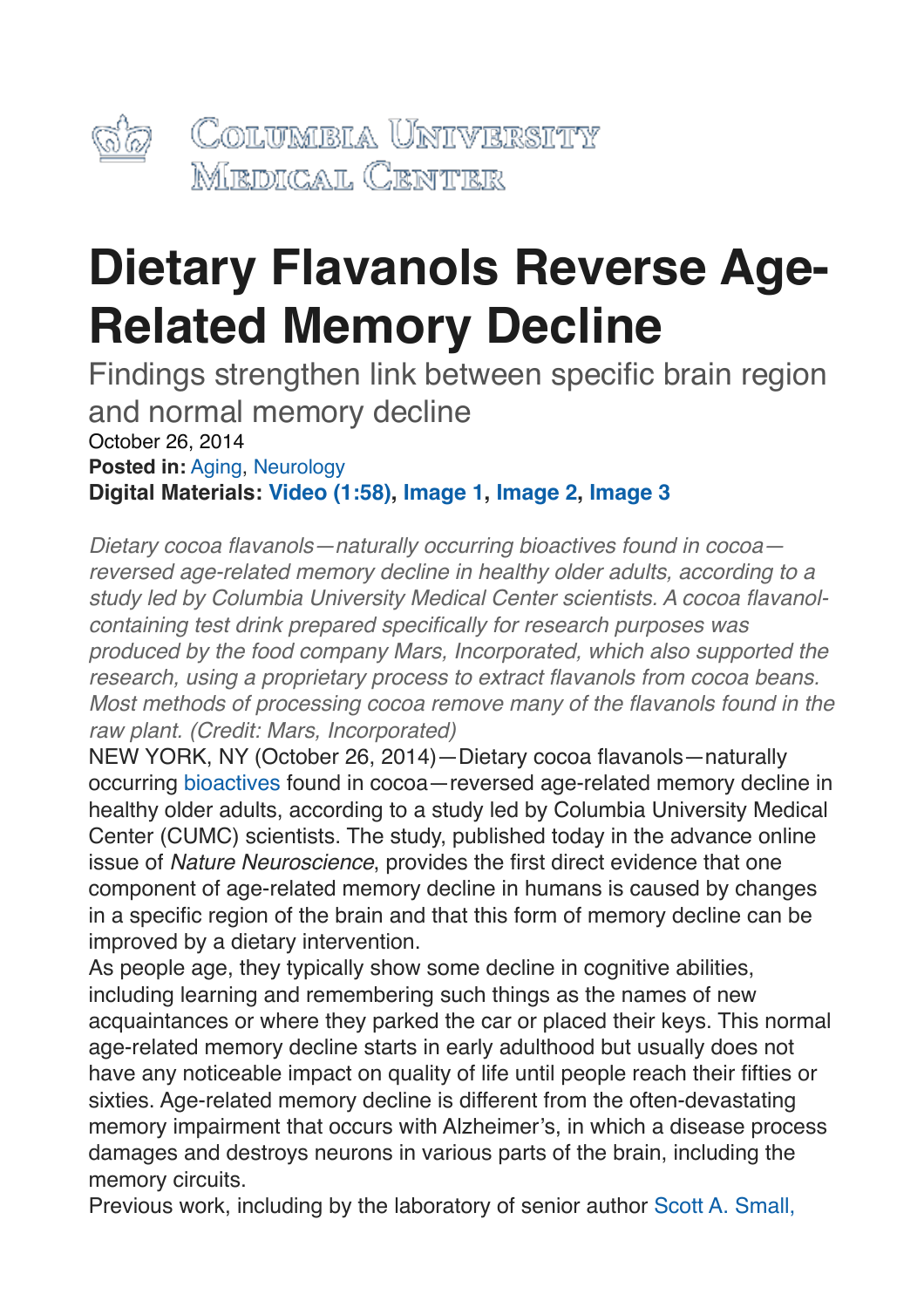[MD](http://www.cumc.columbia.edu/dept/taub/faculty-small.html), had shown that changes in a specific part of the brain—the dentate gyrus—are associated with age-related memory decline. Until now, however, the evidence in humans showed only a correlational link, not a causal one. To see if the dentate gyrus is the source of age-related memory decline in humans, Dr. Small and his colleagues tested whether compounds called cocoa flavanols can improve the function of this brain region and improve memory. Flavanols extracted from cocoa beans had previously been found to improve neuronal connections in the dentate gyrus of mice.

*Brain area outlined in yellow is the hippocampus; the dentate gyrus is shown in green and the entorhinal cortex in purple. Previous work, including by the laboratory of senior author Scott A. Small, MD, had shown that changes in a specific part of the brain's hippocampus—the dentate gyrus—are associated with normal age-related memory decline in humans and other mammals. The dentate gyrus is distinct from the entorhinal cortex, the hippocampal region affected in early-stage Alzheimer's disease. (Credit: Lab of Scott A. Small, MD)*

Dr. Small is the Boris and Rose Katz Professor of Neurology (in the [Taub](http://www.cumc.columbia.edu/dept/taub/index.html)  [Institute for Research on Alzheimer's Disease and the Aging Brain,](http://www.cumc.columbia.edu/dept/taub/index.html) the Sergievsky Center, and the Departments of Radiology and Psychiatry) and director of the Alzheimer's Disease Research Center in the Taub Institute at CUMC.

A cocoa flavanol-containing test drink prepared specifically for research purposes was produced by the food company Mars, Incorporated, which also partly supported the research, using a proprietary process to extract flavanols from cocoa beans. Most methods of processing cocoa remove many of the flavanols found in the raw plant.

In the CUMC study, 37 healthy volunteers, ages 50 to 69, were randomized to receive either a high-flavanol diet (900 mg of flavanols a day) or a lowflavanol diet (10 mg of flavanols a day) for three months. Brain imaging and memory tests were administered to each participant before and after the study. The brain imaging measured blood volume in the dentate gyrus, a measure of metabolism, and the memory test involved a 20-minute patternrecognition exercise designed to evaluate a type of memory controlled by the dentate gyrus.

*The dentate gyrus is distinct from the entorhinal cortex, the hippocampal region affected in early-stage Alzheimer's disease. Previous work, including by the laboratory of senior author Scott A. Small, MD, had shown that changes in a specific part of the brain's hippocampus—the dentate gyrus are associated with normal age-related memory decline in humans and other mammals. (Credit: Columbia University Medical Center)*

"When we imaged our research subjects' brains, we found noticeable